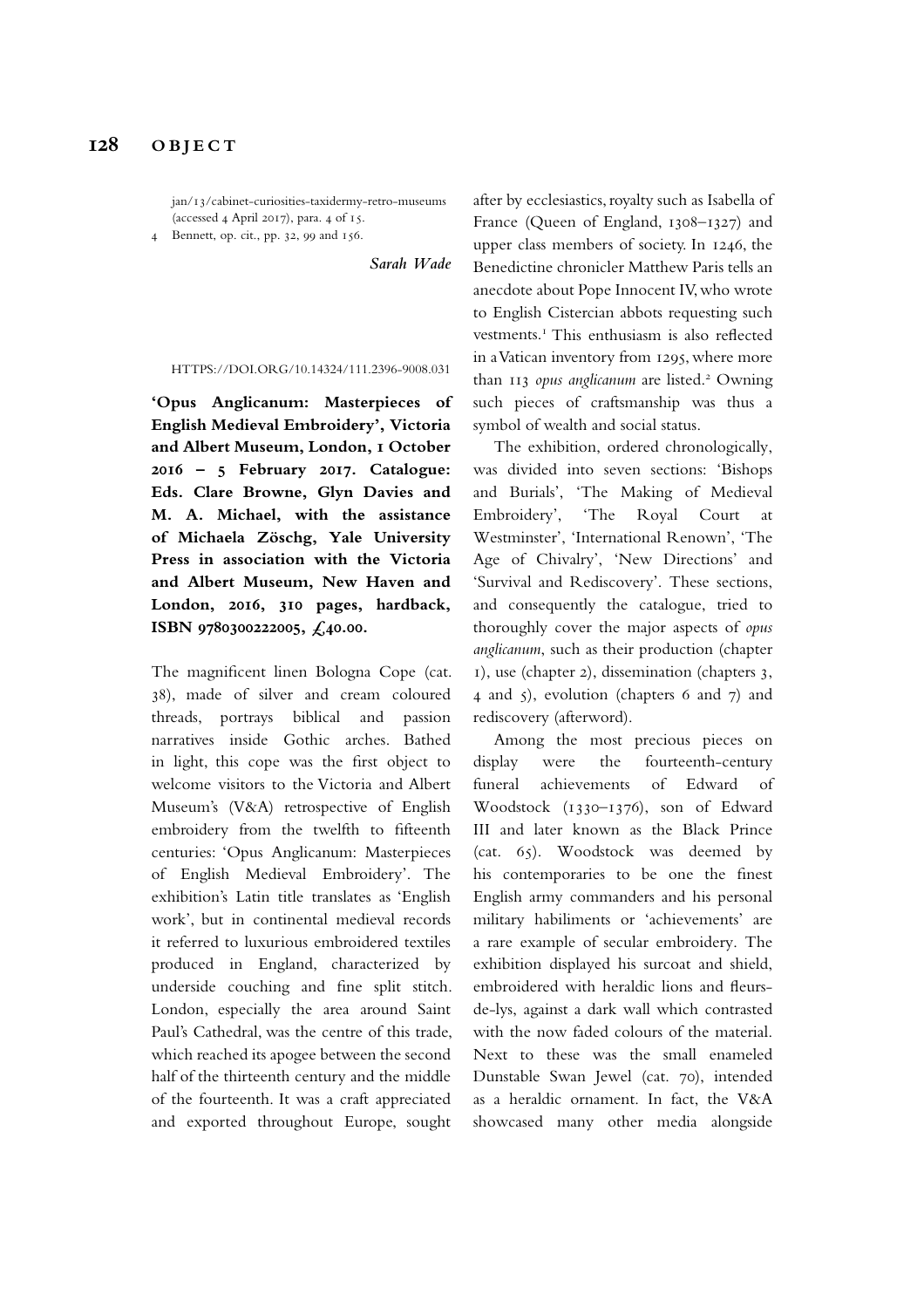embroidery, including manuscripts, panels and stained glass to highlight the pictorial interconnections between diferent contemporary forms of artistic production. The formulation of painting, architecture and sculpture as major art forms over decorative arts dates back to the Renaissance, and if this cleavage is still felt today, it was missing from the medieval economy of craft. The V&A's display thus subverted the classical hierarchies of genres: embroidery was the chief focus of the exhibition and other categories assumed the role of comparative materials.

Striking curatorial decisions were made to immerse visitors into a world of golden and silvery threads. The room was dimly lit, with lights positioned to vividly illuminate the pieces. From the onset, glass cases surrounded visitors and delineated the path of the exhibition, following an undulating movement like that of a suturing thread, stitching a new appreciation of *opus anglicanum*. Although materials were held inside transparent containers, it seemed the exhibition wanted to incite a chiefy sensory experience to better contextualise the vestures. If cabinets of curiosities and what Constance Classen designates as 'early museums' emphasized tactile encounters as a privileged way to gain knowledge,<sup>3</sup> then nineteenth- and twentieth-century museums voluntarily disembodied visitors' experience, denying social and physical encounters in the collection space, as argued by Helen Rees Leahy throughout her 2012 book *Museum Bodies*. 4 Yet, questions of embodiment have recently emerged in museological practice and art performances situated in museums.<sup>5</sup> Even though direct tactility is forbidden due to the fragility of the textiles, the exhibition employed diverse strategies to provide a sensorial experience. Many cases, like that

of the Madrid Cope (cat. 31), allowed the clothing to be viewed from several sides, encouraging an awareness of one's own body in the presence of these embroideries. A majority of the vestures were displayed at human height, so that standing before the cases, viewers could see their refections within the forms of the clothing as if wearing them. The glass barrier oscillated between isolating the object and merging it with the viewer by way of its refection. The positioning of garments elicited not only the images fgured on them but also the thickness, intricacy, heaviness and folds of the material, afrming the technical skills of the craft as well as evoking how *opus anglicanum* interacted with the human body. Moreover, facing such ecclesiastical vestments behind a glass repositioned the status that *opus anglicanum* had for most of the medieval population: magnifcent but distant habiliments of rich clerics.

Overall, the narrative of 'Opus Anglicanum' pushed visitors to engage with the preciousness of medieval embroidered cloth in a way that reinforced their historical status as symbols of wealth, and the technical skills required for their creation. Not only did the exhibition anchor *opus anglicanum* in its historical context, but the gallery space, by merging simultaneous distance and proximity to the body, also suggested a sensory experience of materials that were meant to be seen, worn and touched, but are now too fragile to be handled. In this way, the V&A proposed a specifcally sensory model of presentation and highlighted the prominence of the largely forgotten works of English medieval embroidery. Prompting visitors to reconsider the craft's classifcation as minor art, the exhibition worked to restore its once enjoyed prestige and importance.